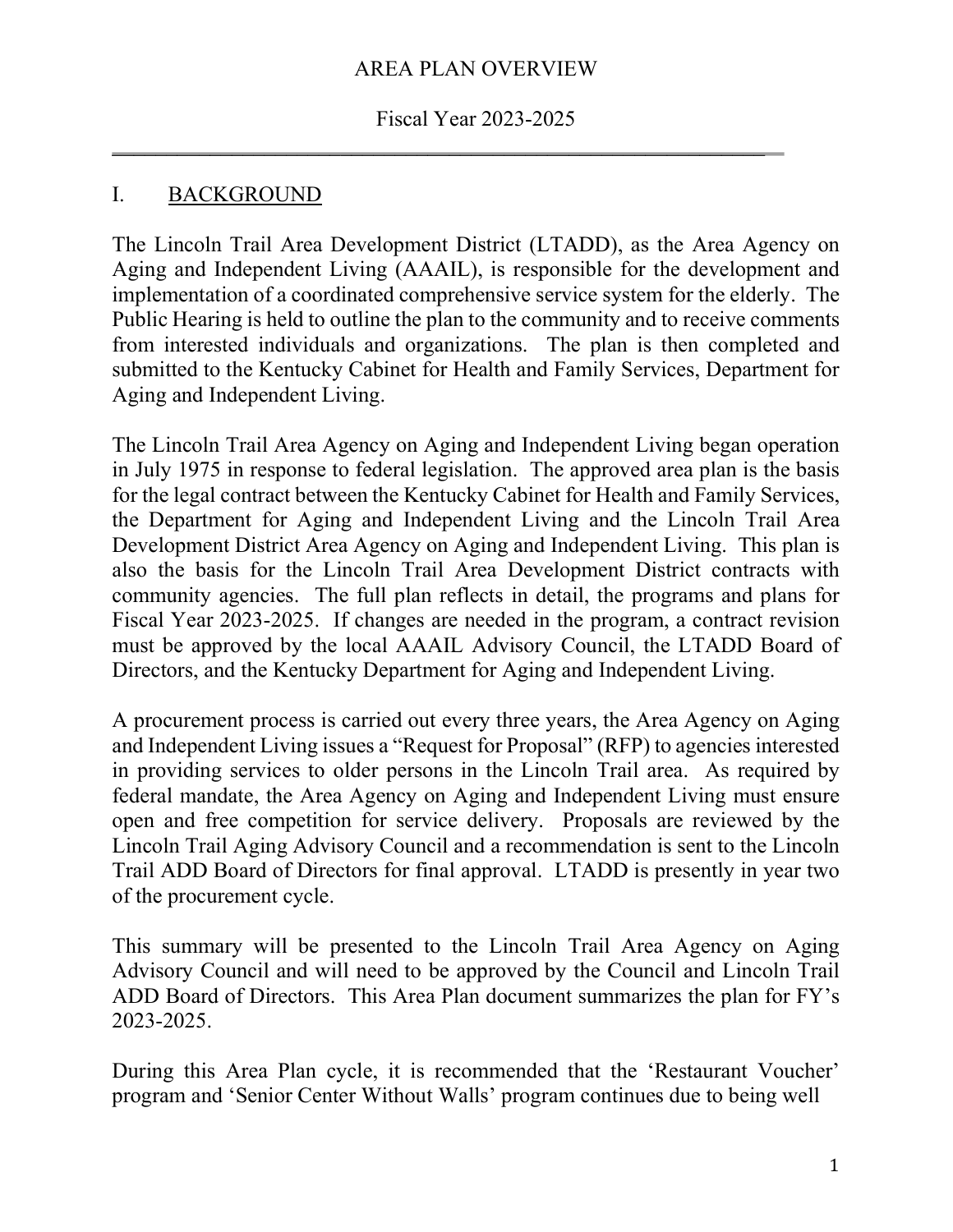received. This program allows the Meade County seniors to improve nutrition by the meal, receive nutritional education and have increased contact to reduce social isolation.

 $\mathcal{L}_\text{max}$  and  $\mathcal{L}_\text{max}$  and  $\mathcal{L}_\text{max}$  and  $\mathcal{L}_\text{max}$  and  $\mathcal{L}_\text{max}$  and  $\mathcal{L}_\text{max}$ 

## II. LINCOLN TRAIL AAAIL RESPONSIBILITIES

## Administration

The LTAAAIL is responsible for all administrative activities associated with the fiscal and program management of programs provided by or contracted by the Area Agency on Aging and Independent Living. There are limits on Administrative funding levels: Title IIIB, C, E, HomeCare, and the Personal Care Attendant Program (PCAP) are funded at the level up to 10% for administrative costs. LTADD does not receive administrative funds for a number of the programs provided. However, LTAAAIL does receive a monthly fee per client for the waiver programs that are provided.

## Aging and Disability Resource Center (ADRC)

The ADRC program is a joint effort by a variety of funding sources to offer needed information, services and supports to those in need. The ADRC service allows for coordination of existing aging and disability resources provided internally or within the community. The concept is set up to allow those in need to make one phone call and receive information about a variety of options. The ADRC empowers people to make informed decisions while experiencing a user-friendly intake process. This service also assists callers to determine if they are eligible for the Older Americans Act Programs or a Medicaid Waiver Program. Presently, the ADRC is funded by state and federal funds per level one screening and No Wrong Door Funds.

## Assessment Services

Refers to the required interview and assessment process that is completed by a case manager. Information is used to determine: (1) What the person can do for themselves, (2) What assistance he/she needs, and (3) How this assistance can be provided. This assessment is conducted when the client has been identified to have the highest need by the Aging and Disability Resource Center (ADRC) Coordinator. Assessment Services are provided for Title III B, Title III-C2 (meals), Title III-E National Caregiver, Home Care Program, Personal Care Attendant Program and the Medicaid Waiver Programs.

## Case Management Services

Case management is the process that includes the development of a person centered care plan to provide services to a client. Case management involves regular contact with agencies and clients to assure that the services are provided and that needs of the individual are met to enable the client to safely remain in their own home. Case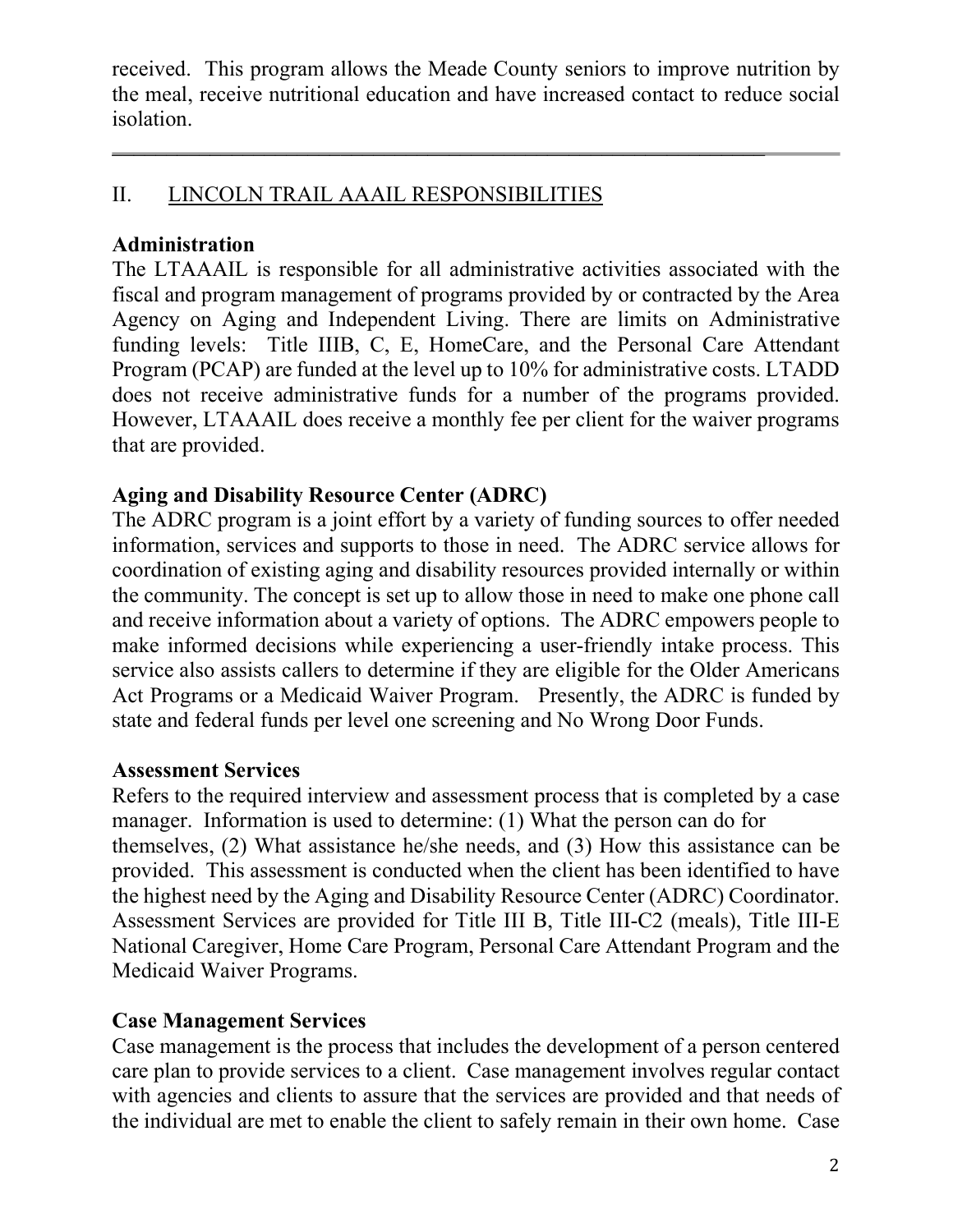Management services are provided for Title III B In home services, Title III C-2 Home Delivered Meals, Title III-E programs, Home Care programs, Personal Care Attendant Program as well as the waiver programs provided.

 $\mathcal{L}_\text{max}$  and  $\mathcal{L}_\text{max}$  and  $\mathcal{L}_\text{max}$  and  $\mathcal{L}_\text{max}$  and  $\mathcal{L}_\text{max}$  and  $\mathcal{L}_\text{max}$ 

## III FEDERALLY FUNDED PROGRAMS

The Older Americans Act provided services to assist seniors in maintaining their independence. Services are broken down into Title III and Title VII of the Older Americans Act. These services are available to any person age 60 or older. Participants continue to be encouraged to donate toward the cost of the service. Some services may be limited for special reasons such as lack of available resources. Home delivered meals are normally restricted to persons that are unable to secure a meal otherwise. However, additional funding streams during COVID has enabled LTAAAIL to provide meals for anyone over the age of 60 who wants a meal to receive a meal. This practice will continue as long as it is approved by the Department of Aging and Independent Living (DAIL). Descriptions of these federally funded services are outlined below.

## Title IIIB Supportive Services

Homemaker/Personal Care Services– Lifeline Homecare, Inc.

Refers to the activities of personal care and housekeeping. These services are provided in the clients' home by a trained caregiver. To be eligible for HM / PC services there should be no other person available or capable of providing the needed assistance.

## In-Home Respite Services - Lifeline Homecare, Inc.

Respite is defined as care provided by an approved caregiver for a designated time period due to absence or need for relief of those normally providing care (respite). This program shall be targeted primarily to the families of persons suffering from Alzheimer's Disease.

### Transportation Services (Rural & Urban) – Central KY Community Action Council (CKCAC)

Refers to activities that enable individuals to travel to and from community resources and programs. CKCAC serves our eight counties through the Community Action Transportation Service (CATS). Seniors are heavily dependent on this service due to limited public transportation in the Lincoln Trail Region.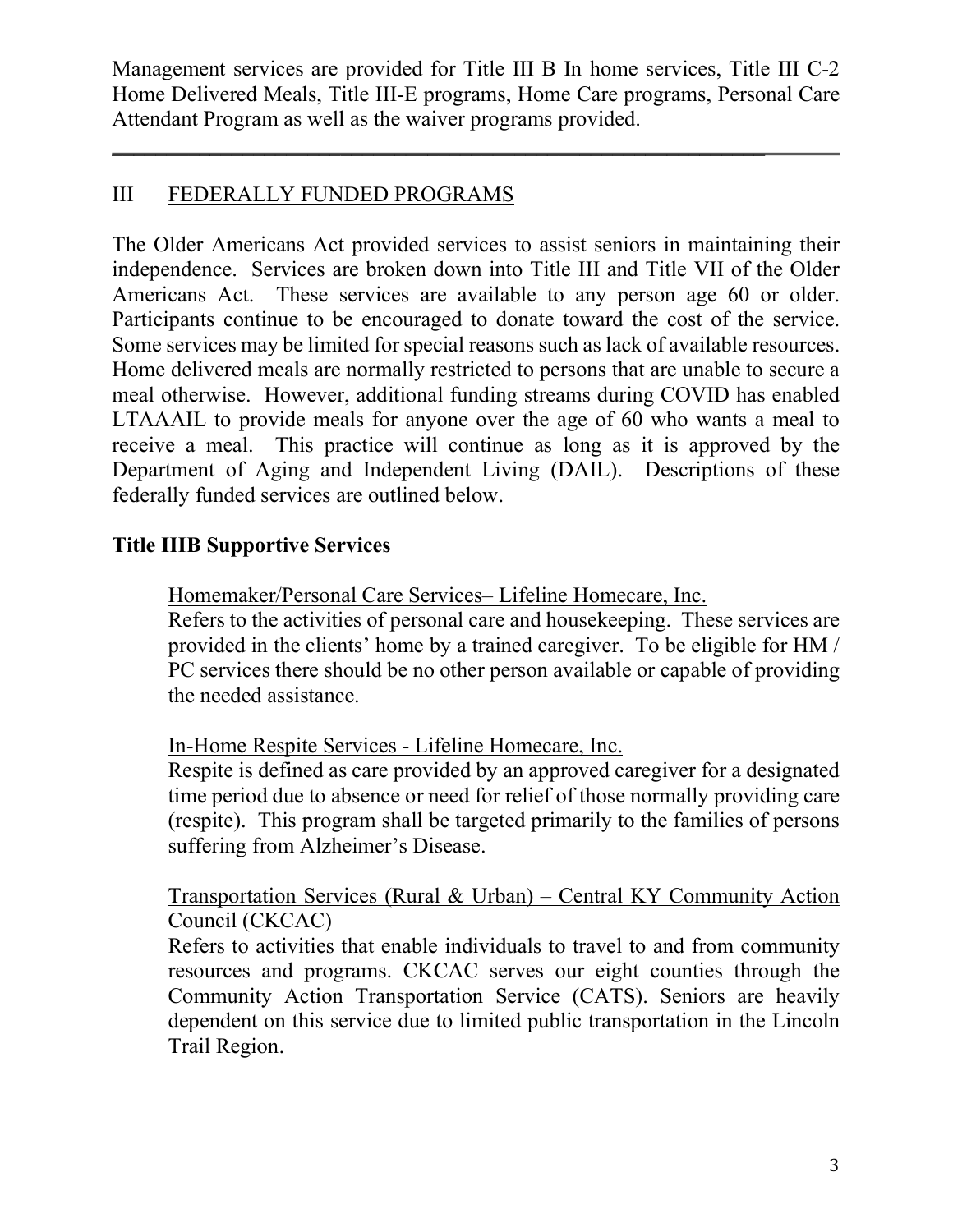### Nursing Home Ombudsman Program—Catholic Charities

The Nursing Home Ombudsman service is a means to assure and promote quality long term care through the development of a system which identifies long term care problems and concerns. The Ombudsman monitors the existing long term care system, promotes citizen, resident, and community involvement, and advocates for improved care on behalf of the long-term care resident.

## Legal Assistance – Legal Aid Society, Inc.

Refers to the provision of legal advice and representation by a paralegal or attorney in solving civil problems of aging individuals or groups.

## Minor Home Modifications – LTAAAIL

The performance of tasks to promote a safe environment. Funding is limited for home modifications; however, services provided in this category may include assistance with environmental issues that impact safety.

### Telephone Reassurance – LTAAAIL

LTAAAIL staff members provide phone calls to COVID 19 meal clients to check on their meals and assist with any unmet needs. This ensures health, safety, and welfare of these individuals during the pandemic.

## Title IIIC Nutrition Services

#### Congregate Meals (C1) – Central KY Community Action Council

The Senior Centers were established in order to provide congregate meals, socialization and to serve as a resource for education, referral and assistance. Presently there are eleven (11) Senior Centers in the region. Meade County has a center without walls that met monthly before the pandemic. While these Seniors are receiving education by mail, it is hoped that their in-person meetings can resume soon. Restaurant vouchers are provided to Meade County Seniors to allow them to receive a hot meal that is not available at a Senior Center in their county. Additional funding was received to support increased meals during the COVID 19 pandemic. These meals were provided in a drive by manner. Presently it is the participant's choice to receive these meals drive by or in house. This practice will continue for as long as allowed. The COVID 19 funds will be divided for FY's 22-24.

## Home Delivered Meals (C2) – Mom's Meals; Purfoods, LLC

The preparation and delivery of meals to an eligible consumer. Each meal shall meet the meal standards as set forth in the Department for Aging and Independent Living Program Policy Manual. The meals will be Home-Delivered Meals (funded through both state and federal funds). Meals will be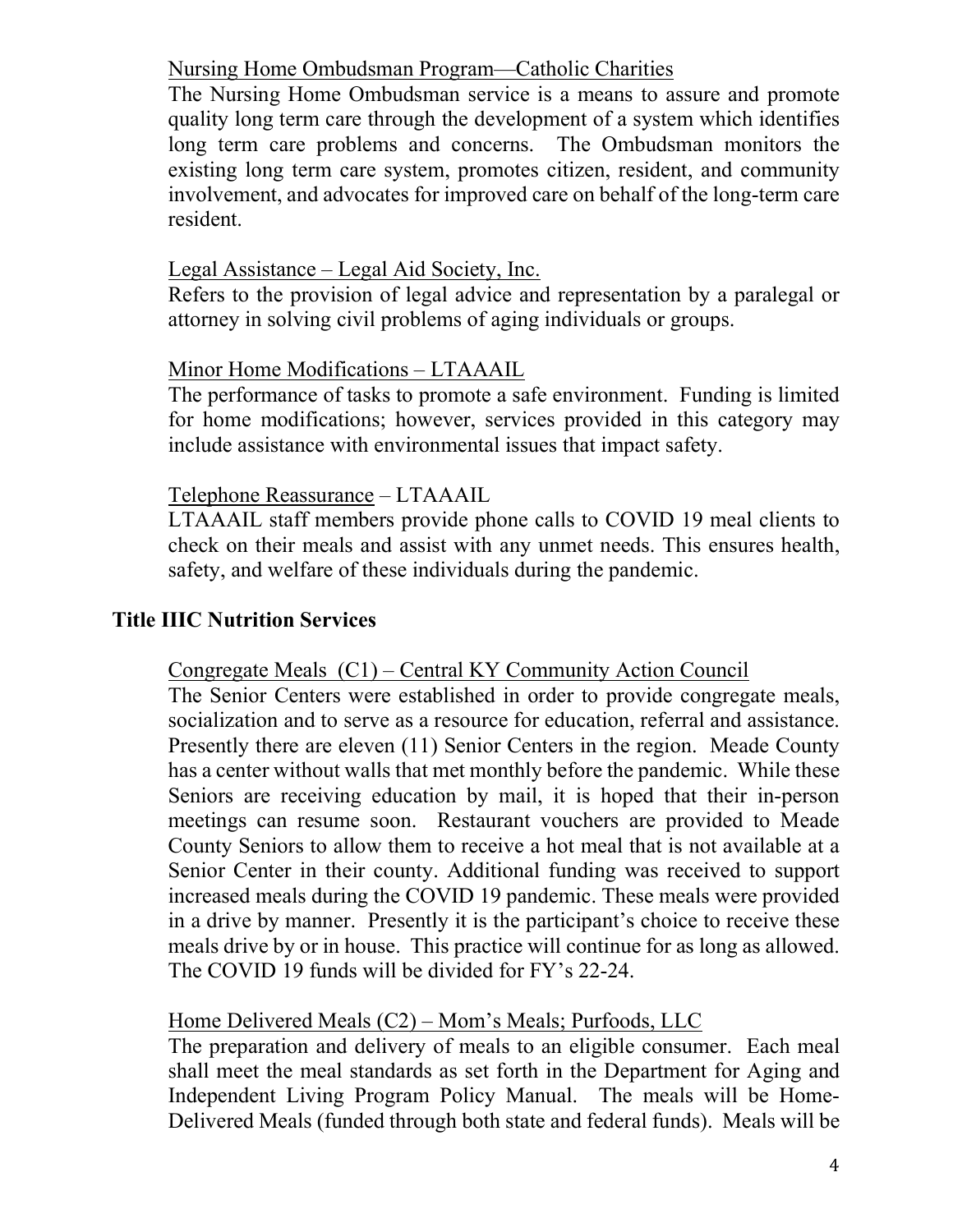shipped and delivered fresh. Consumers will choose items from an approved menu. Additional funding was received to support increased meals during the COVID 19 pandemic. These funds will be divided for FY22-24.

#### Title III-D Disease Prevention & Health Promotion Services

#### Bingocize – CKCAC

This activity is offered to seniors at the Senior Centers and other locations. Bingocize is a combination of exercise and the game of Bingo. Its focus is on improving mobility, balance, aerobic fitness and muscular strength.

#### Tai Chi for Arthritis and Fall Prevention - LTAAAIL

This program is a gently flowing movement exercise that strengthens the body, improves mental balance and brings better health to participants. Additional benefits include relaxation, balance, posture and immunity, muscular strength, flexibility and fitness.

#### Walk with Ease – Pending

Walk with Ease is a 6-week program that teaches participants to safely incorporate exercise daily. This program utilizes walking in a self-led and group format to reduce arthritis pain and improve overall health.

### Title III-E National Caregiver Program

#### Family Caregiver Support Program – LTAAAIL

This program recognizes the strong role that family members play in the care of elders in the community. This category of funding strives to provide respite and supportive services to persons caring for an elderly family member over the age of 60.

#### Title VII Vulnerable Elder Rights & Protection Services

#### Elder Abuse/Prevention Services – LTAAAIL

A program to provide public education and outreach to identify and prevent elder abuse, neglect, and exploitation of elderly Kentuckians. Funding encourages development of coalitions or resources to promote awareness of elder abuse.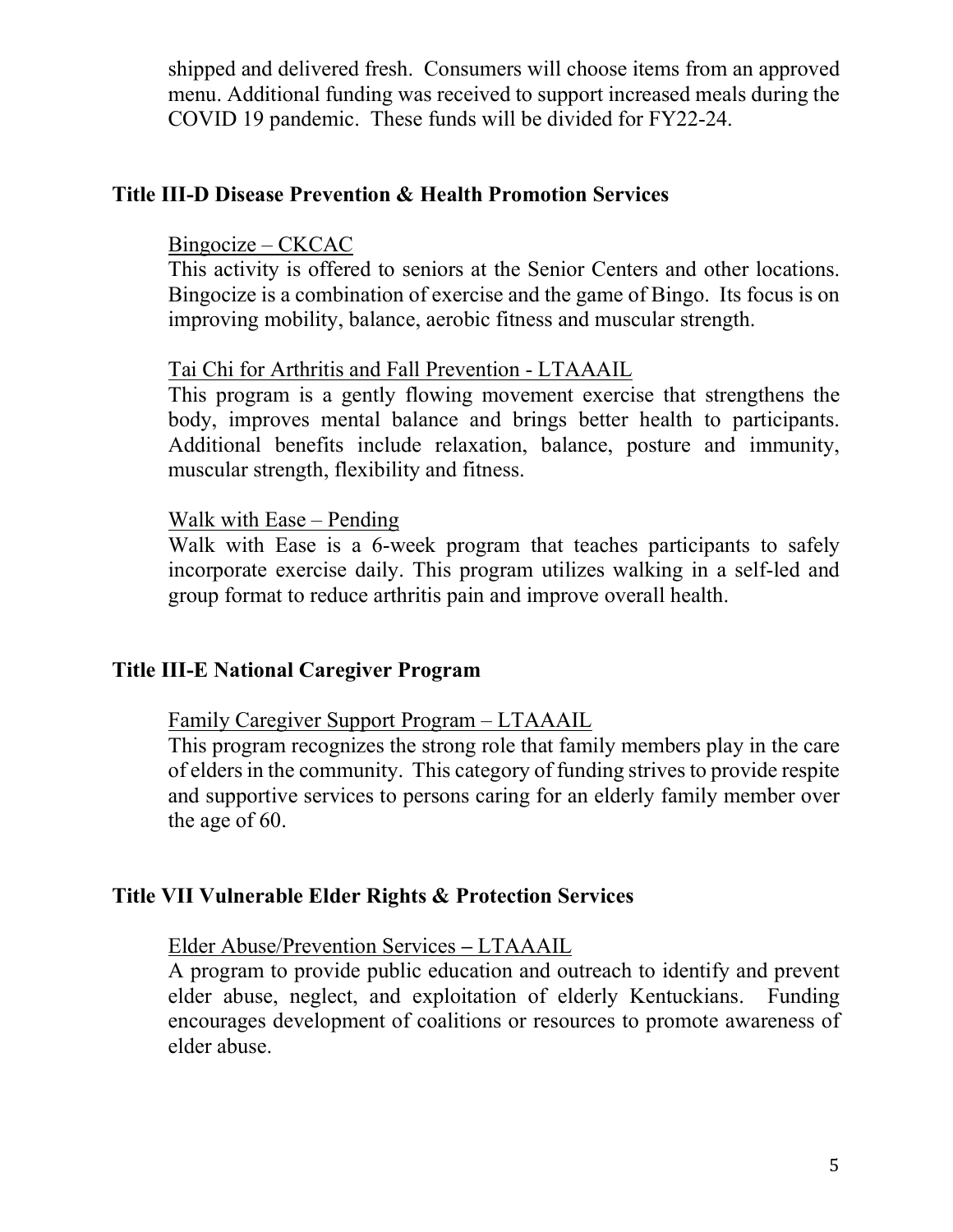Ombudsman Services – Catholic Charities

A program to provide public education and outreach to identify and prevent elder abuse, neglect and exploitation of elderly Kentuckians, who reside in residential facilities.

## Aging Disability Resource Center (ADRC)

No Wrong Door Funds – Federal funds allocated to support the Aging and Disability Resource Center for intake and outreach functions.

CDC Funds: Funding is allocated to provide education on Covid 19 vaccines and boosters. This funding also allows LTAAAIL to assist clients and the community in obtaining the vaccine at local clinics.

## Centers for Medicaid and Medicare Services Programs

State Health Insurance Assistance Program (SHIP): Benefits Counseling Services – LTAAAIL

Consumers and their family members are assisted with benefits counseling with particular attention to accessing drug benefits and meeting medical needs. Trained staff and volunteers are utilized for this program.

Waiver Services: Case Management / Participant Directed Services (PDS) - LTAAAIL

Through funding under the Home and Community Based Waiver services, the agency provides services through the PDS HCB 2 Waiver, PDS Michelle P Waiver and provides case management under the Traditional Waiver Program. Consumers are being assisted to self-direct their care, to include hiring their care provider under PDS and are assisted with receiving services through a traditional provider under traditional Case Management. LTADD provides service advisor, support broker, and fiscal intermediary services to persons eligible for PDS programs and case management to those who choose the traditional route.

 $\mathcal{L}_\text{max}$  and  $\mathcal{L}_\text{max}$  and  $\mathcal{L}_\text{max}$  and  $\mathcal{L}_\text{max}$  and  $\mathcal{L}_\text{max}$  and  $\mathcal{L}_\text{max}$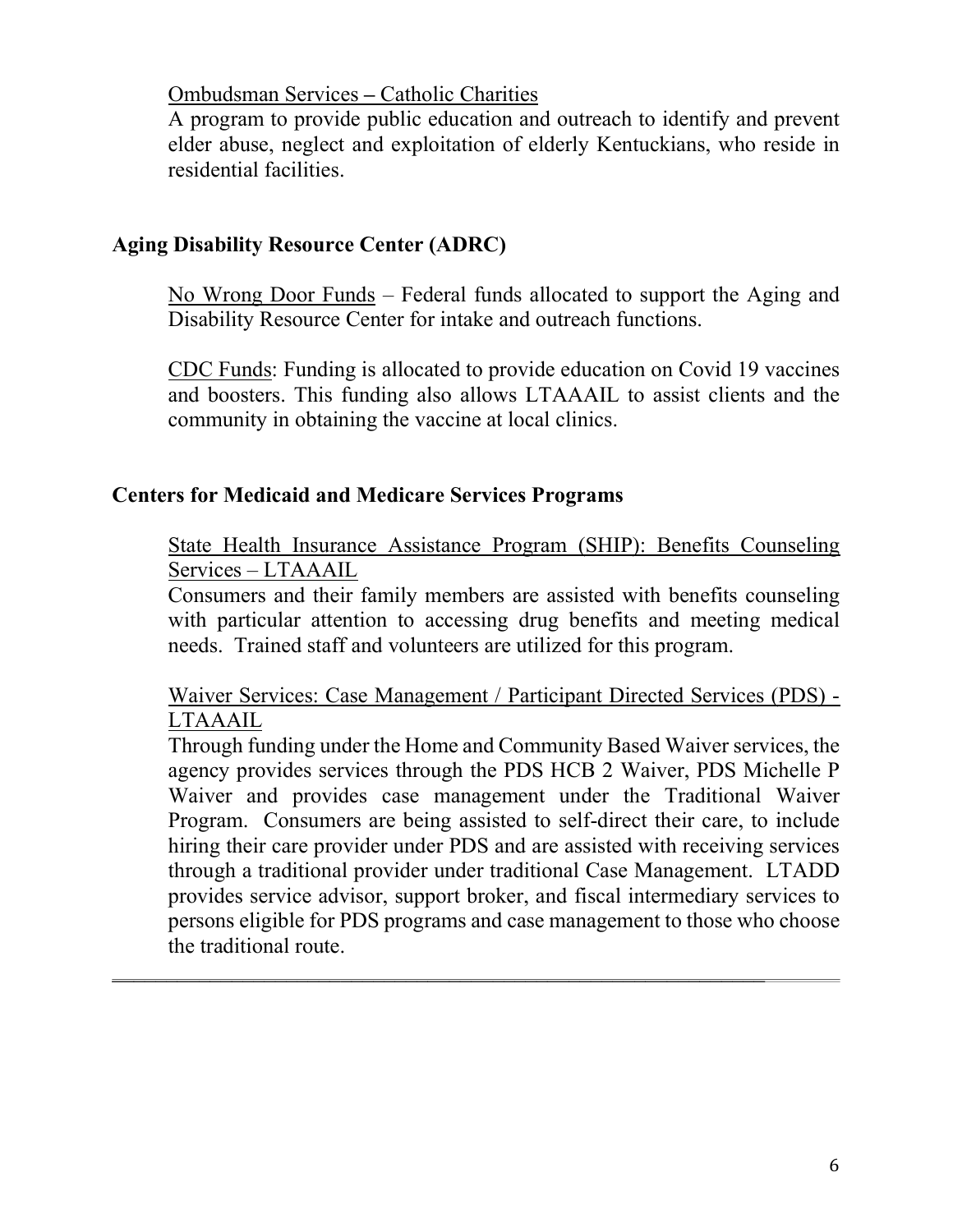### VI STATE FUNDED PROGRAMS

### Homecare In home Services Program – Lifeline Home Care, Inc.

These services are available to persons age 60 or older that are functionally disabled and are in need of assistance with their activities of daily living. Fees for this service are based upon the client's ability to pay for services, a "sliding fee" scale. Donations are encouraged and are utilized to expand available services.

### Homemaking Services

Refers to household activities by a supervised aide that are necessary to maintain an individual in his/her home. This includes housekeeping, meal preparation and shopping.

#### Personal Care Services

Refers to non-medical personal care of an individual that may include bathing, feeding, hair and skin care, and dressing.

#### Respite Services

Care provided while the regular caregiver is temporarily away from the home or needs relief time.

#### Chore Services

Activities of heavy housecleaning, minor repairs and yard tasks needed to maintain the person in his/her home.

#### Escort

Refers to the personal transportation and accompaniment of individuals who have no other means of transportation to medical and other essential services.

## Homecare Home Delivered Meals – Mom's Meals; Purfoods, LLC

The preparation and delivery of meals to an eligible consumer. Each meal shall meet the meal standards as set forth in the Department for Aging and Independent Living Program Policy Manual. The meals will be Home-Delivered Meals (funded through both state and federal funds). Meals will be shipped and delivered fresh. Consumers will choose items from an approved menu.

#### State Long Term Care Ombudsman – Catholic Charities

The Nursing Home Ombudsman service is a means to assure and promote quality long term care through the development of a system which identifies long term care problems and concerns. The Ombudsman monitors the existing long-term care system, promotes citizen, resident and community involvement, and advocates for improved care on behalf of the long-term care resident.